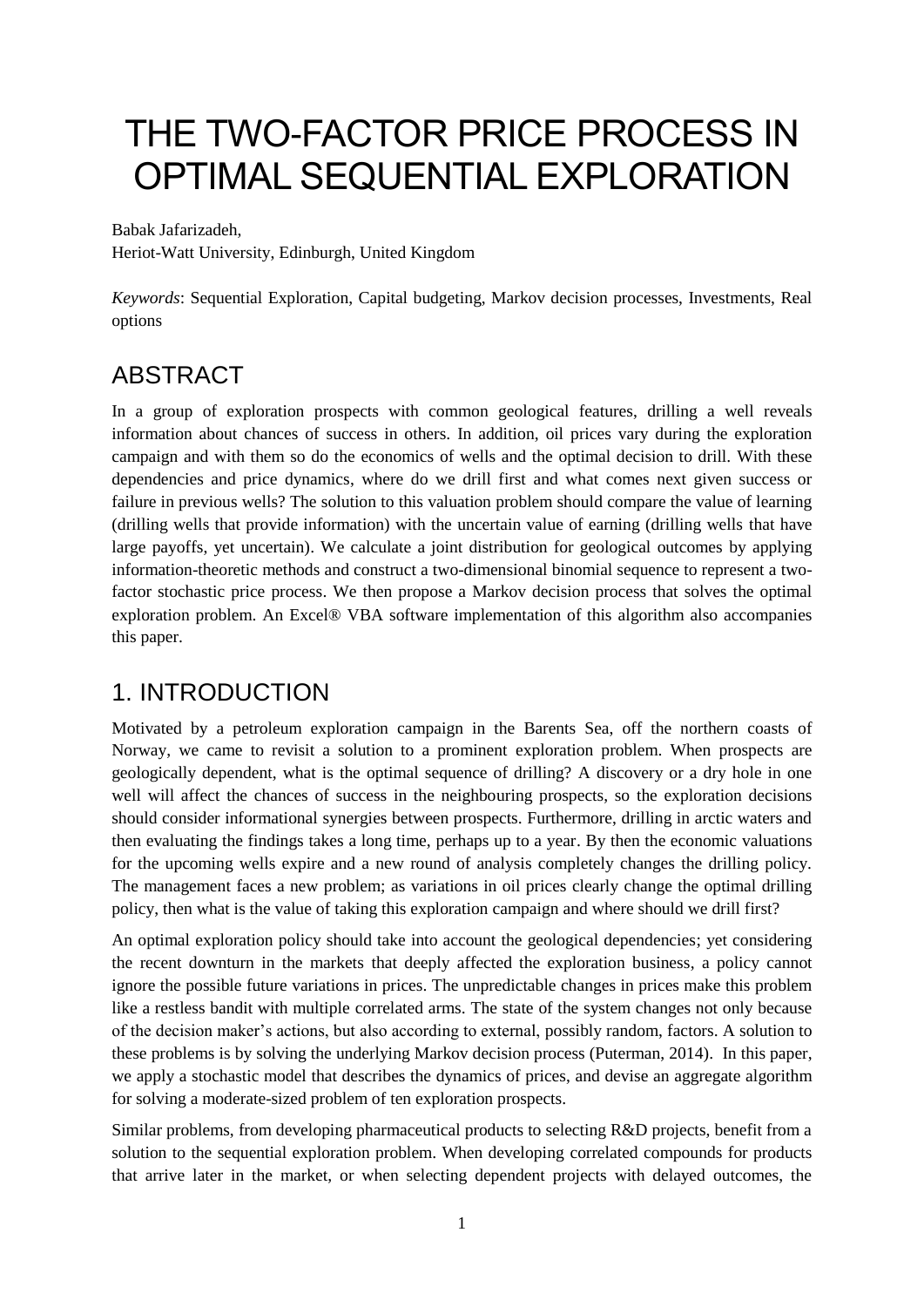decision makers deal with restless bandits with correlated arms. They face a trade-off between earning (drilling high-value wells) and learning (drilling prospects with most valuable information), but then values are not stationary; they change by the next decision epoch. We believe our valuation algorithm could also be useful for these other applications.

We rely on explicit definition of forward curves as the way of reflecting variability on project value. Contrary to the common belief, the value of discovering oil and gas is not a lump sum; it is the net present value of a stream of cash flows materializing perhaps years in the future. To show how project value varies with prices, we first need to show how the outlook of prices varies. In our model, we employ cash flow models for each well to estimate the effect of changing forward prices on the value of a discovery. Assuming oil prices follow the two-factor process of Schwartz and Smith (2000), we apply the discrete binomial formulation of Hahn and Dyer (2012) to represent prices in our Markov decision process. For a group of exploration prospects, we do the following:

- We apply an information-theoretic approach, previously used in Bickel and Smith (2006), to generate a joint probability distribution incorporating marginal chances of success and geological dependencies.
- We model prices as a two-factor price process (Schwartz and Smith, 2000), and use the approach in Hahn and Dyer (2012) to construct dual-binomial lattices. The cash flow model takes the forward curves originating from each node of the lattice and estimates the value of discovery with respect to varying prices.
- We construct a Markov decision process representing the sequential exploration problem given the joint probabilities and binomial lattices. A recursive algorithm, incorporating transition probabilities and rewards from previous steps, returns the value of optimal sequential exploration.

In this paper, we build on the strand of literature describing sequential exploration. Bickel and Smith (2006) discussed optimal exploration of six prospects, with outcomes "dry" or "wet", using a dynamic programming model. This led to  $3<sup>6</sup> = 729$  states and the authors developed a spreadsheet model to handle the valuation. Bickel, Smith and Meyers (2008) extended the previous model to more intricate geological uncertainties, now three "layers" of uncertainty each could take "fail" or "success" states. Solving for five wells, their dynamic programming model had to handle around 59,000 states. Brown and Smith (2013) and Martinelli et al (2013) considered even larger problems, clusters of exploration prospects each containing many targets. They suggested approximate methods to address the curse of dimensionality. While these models are prevalent and insightful at early phases of screening, we believe the effect of well economics gains importance as decision makers proceed towards commitment to investments. Our valuation algorithm expands the model in Bickel and Smith (2006) and further includes the effect of stochastic prices on optimal decisions. We also provide a modular, open source software application that performs the valuation algorithm.

Our work also contributes to valuation of real options and applications of the two-factor price model in Schwartz and Smith (2000); a model realistic enough to reflect the dynamics of prices in the markets and simple enough to provide decision insights. In the oil and gas industry, Jafarizadeh and Bratvold (2013 and 2015) simulated the two-factor price process to evaluate real options. Yet in our discrete Markov decision process, simulation will be prohibitive; we need a finite number of discrete states for prices. Originally developed to approximate Geometric Brownian motions by Cox et al (1979) and recently adapted by Hahn and Dyer (2008) for mean-reverting processes, binomial lattices are promising provisions to our sequential exploration model. We use the dual-binomial lattice developed by Hahn and Dyer (2012) to approximate the two-factor price process.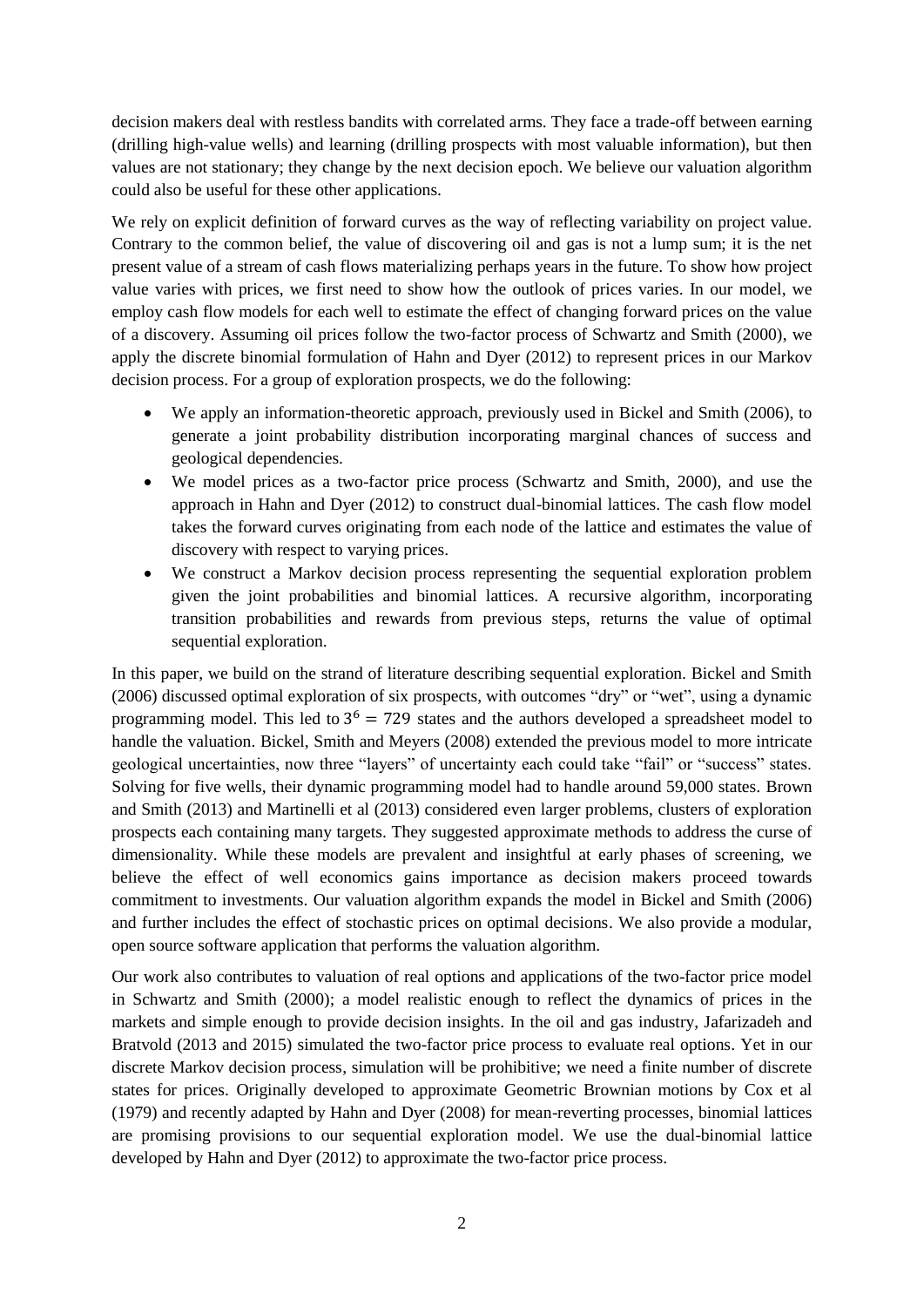In the next section, we discuss the details of constructing dual binomial lattices for prices. Then in section 3, we use these lattices along with the joint geological probability distribution in a recursive algorithm that solves the Markov decision process. This section also has a brief description of the information-theoretic approach to calculate the joint probability distribution. In section 4, we describe how we implemented the valuation algorithm in Excel VBA. Using the software, we solve a problem with ten exploration targets, and perform sensitivity analyses that support decisions (with more details about the software and example in appendices).

### 2. TWO-DIMNESIONAL LATTICE OF PRICES

In sequential exploration, we constantly compare the value from drilling with the value of learning; both depend on the price-driven expected future cash flows. Our models of price behaviour, whether a random walk process as in earlier studies, or a mean reverting model as in common industry's opinion and favoured by more recent studies, will have direct impact on the optimal sequential decisions. In this paper, we use the realistic, yet simple two-factor price process in Schwartz and Smith (2000) to describe the dynamics of prices.

The two-factor model assumes the prices are mean reverting and converge to a varying equilibrium price<sup>1</sup>. The equilibrium, a random walk process itself, alters as a result of depleting resources or technological and political changes, while short-term deviations from this equilibrium, perhaps a result of temporary disruptions in supply, tend to disappear by time and follow an Ornstein-Uhlenbeck process. It is easier to think of this model as two nested processes for  $\chi_t$ , the short-term factor, and  $\xi_t$ , the long-term factor, where the spot price,  $S_t$  is defined as  $\ln S_t = \chi_t + \xi_t$  and

$$
d\chi_t = -\kappa \chi_t dt + \sigma_\chi dz_\chi \tag{1}
$$

$$
d\xi_t = \mu_{\xi} dt + \sigma_{\xi} dz_{\xi}
$$
 (2)

In the above equations,  $\kappa$  is the rate of mean-reversion,  $\mu_{\xi}$  is the trend,  $\sigma_{\chi}$  and  $\sigma_{\xi}$  are the volatilities for short- and long-term factors, and  $dz_{\chi}$  and  $dz_{\xi}$  are the correlated increments of the standard Brownian motion processes with  $dz_{\chi} dz_{\xi} = \rho_{\chi\xi} dt$ .

For our Markov decision process, we need a representation of the above continuous diffusions in discrete sequences. The method in Hahn and Dyer (2012), based on a general approach in Nelson and Ramaswamy (1990), generates a two-dimensional binomial sequence that is simple and general for our purpose, and is not limited by gird size or the range of parameter values<sup>2</sup>. In this formulation, four branches originate from each node at each discrete period, two states for each price factor, resulting in a dual binomial recombining lattice.

Assuming log of price at a specific node is  $\xi_t + \chi_t$ , the four states (and transition probabilities to each state) for the next epoch will be

State for 
$$
\ln S_t
$$
  
\n $\xi_t + \Delta_{\xi} + \chi_t + \Delta_{\chi}$  Problem 23)

-

<sup>&</sup>lt;sup>1</sup> This model is in fact exactly equivalent to the stochastic convenience yield model of Gibson and Schwartz (1990). Mean-reversion as an appropriate assumption for commodities is discussed in e.g. Laughton and Jacoby (1993), Cortazar and Schwartz (1994), and Dixit and Pindyck (1994). Schwartz (1997) discusses meanreversion in stochastic price models and their ability to price existing future contracts, as well as financial and real assets.

<sup>2</sup> Previous attempts to discretize two-factor price diffusions, notably the dual trinomial lattice approach in Hull and White (1994) or the improved version of Tseng and Lin (2007), worked only under a specific range of correlation values and had computational limitations.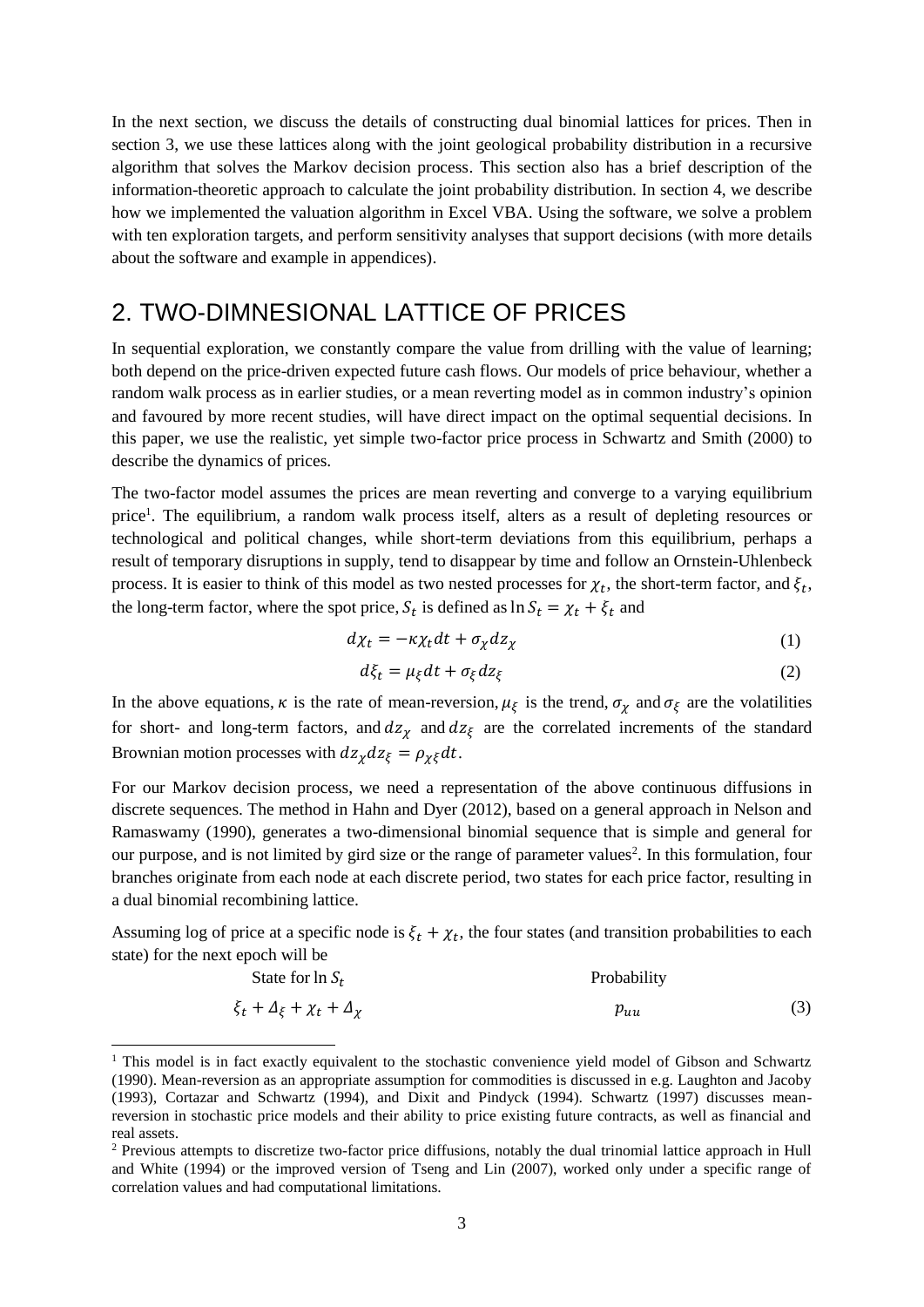$$
\xi_t + \Delta_{\xi} + \chi_t - \Delta_{\chi} \tag{4}
$$

$$
\xi_t - \Delta_{\xi} + \chi_t + \Delta_{\chi} \tag{5}
$$

$$
\xi_t - \Delta_\xi + \chi_t - \Delta_\chi \tag{6}
$$

Where the increment for each factor is

$$
\Delta_{\xi} = \sigma_{\xi} \sqrt{\Delta t} \tag{7}
$$

$$
\Delta_{\chi} = \sigma_{\chi} \sqrt{\Delta t} \tag{8}
$$

The probabilities of moving to each state,  $p_{uu}$  to  $p_{dd}$ , are easier to calculate if we consider them as joint probabilities, the product of marginal probability of a move in  $\xi_t$  and a conditional probability of a move in  $\chi_t$ . For example,  $p_{uu} = p_u \times p_{u|u}$  where  $p_u$  is the marginal probability of "up" move in the long-term factor and  $p_{u|u}$  is the conditional probability of "up" move in the short-term factor. The marginal and conditional probabilities for four transitions are

$$
p_u = \frac{1}{2} + \frac{\mu_{\xi} \Delta t}{2\Delta_{\xi}} \tag{9}
$$

$$
p_d = 1 - p_u \tag{10}
$$

$$
p_{u|u} = \frac{\Delta_{\xi}(\Delta_{\chi} + \Delta t \nu_{\chi}) + \Delta t (\Delta_{\chi} \mu_{\xi} + \rho \sigma_{\xi} \sigma_{\chi})}{2\Delta_{\chi}(\Delta_{\xi} + \Delta t \mu_{\xi})}
$$
(11)

$$
p_{d|u} = \frac{\Delta_{\xi}(\Delta_{\chi} - \Delta t \nu_{\chi}) + \Delta t (\Delta_{\chi} \mu_{\xi} - \rho \sigma_{\xi} \sigma_{\chi})}{2\Delta_{\chi}(\Delta_{\xi} + \Delta t \mu_{\xi})}
$$
(12)

$$
p_{u|d} = \frac{\Delta_{\xi}(\Delta_{\chi} - \Delta t \nu_{\chi}) - \Delta t (\Delta_{\chi} \mu_{\xi} - \rho \sigma_{\xi} \sigma_{\chi})}{2\Delta_{\chi}(\Delta_{\xi} + \Delta t \mu_{\xi})}
$$
(13)

$$
p_{d|d} = \frac{\Delta_{\xi} \left( \Delta_{\chi} + \Delta t \nu_{\chi} \right) - \Delta t \left( \Delta_{\chi} \mu_{\xi} + \rho \sigma_{\xi} \sigma_{\chi} \right)}{2 \Delta_{\chi} \left( \Delta_{\xi} + \Delta t \mu_{\xi} \right)} \tag{14}
$$

We assumed  $v_{\chi} = -\kappa \chi_t$  to simplify the equations. Furthermore, because equations (11) to (14) sometimes generate unacceptable results, we bound the probabilities for short-term factor between zero and one using the equation  $p_{bounded} = \max(0, \min(1, p_{un-bounded}))$ .

This will result in a dual binomial lattice for evolution of spot prices. At each node, the short- and long-term factors each can have an "up" or "down" tick, resulting in two connected binomial sequences. Although more comprehensible in three dimensional plots, we can still show the results in the lattice of figure 1 assuming four branches originate from each node and using parameter values in table 1. Here for example  $S_1^{++} = e^{\xi_0 + \Delta_{\xi} + \chi_0 + \Delta_{\chi}}$  represents a move in spot price from  $t = 0$  to  $t = 1$ where both the short- and long-term factors have up ticks. The quadrinomial lattice shown in black solid lines generates four price states at  $t = 1$  and nine at  $t = 2$ .

Table 1 Parameter values for the two-factor price process

| Parameter of the process | Value |
|--------------------------|-------|
| $\chi_0$                 | 0.15  |
| κ                        | 0.8   |
| $\sigma_{\chi}$          | 15%   |
| $\xi_0$                  | 4.1   |
| $\mu_{\xi}$              |       |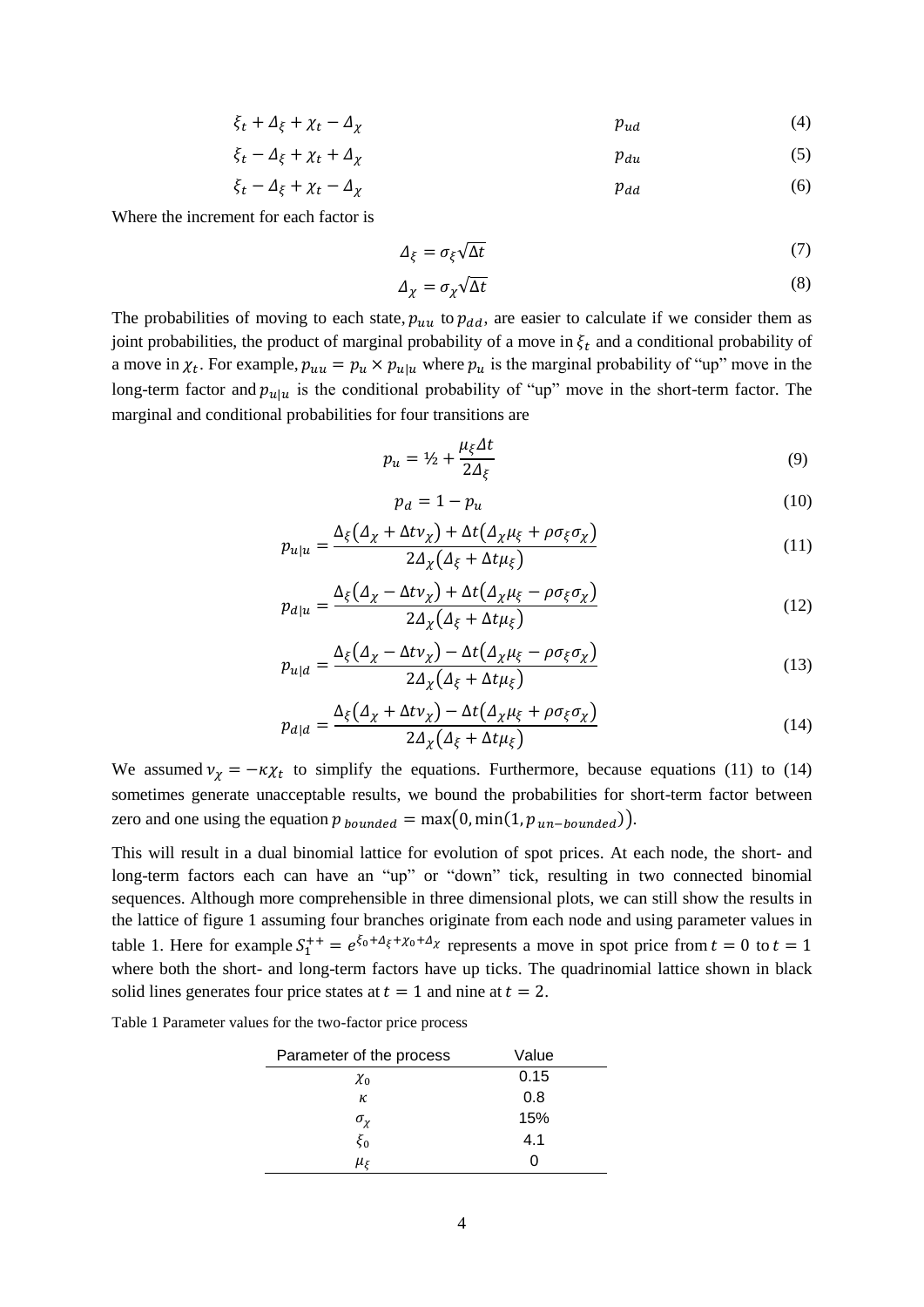| $\sigma_{\zeta}$ | 20% |
|------------------|-----|
| $\rho_{\xi\chi}$ | 0.3 |

Spot prices are often irrelevant to the economics of exploration decisions as expected cash flows of these projects appear years into the future. Instead, we are interested in the information that spot prices provide about the future trends. Forward curves provide such information by showing a riskless expectation of future price trends, and as in Jafarizadeh and Bratvold (2013 and 2015), can be theoretically reconstructed at each node of the lattice using the assumptions from the two-factor process. The relationship between forward prices and parameters of the process is



Figure 1 Dual binomial lattice showing the dynamics of spot prices (dark solid lines) and resulting forward curves (dashed lines). The line in solid red is the forward curve fitted to the observed forward prices at  $t = 0$ .

Originating from each node of the lattice in figure 1, the dashed lines in red represent the theoretical forward curves. When  $t = 0$ , the theoretical forward curve (shown in solid red) fits the observed forward prices in the market. Later on, as spot prices vary in the lattice, so do the corresponding forward curves. By  $t = 2$  we will have a variety of curves from contango, e.g. the curve originating from the node  $S_2^{---}$ , to normal backwardation as in the curve originating from  $S_2^{+++}$ .

### 3. VALUATION ALGORITHM

The sequential exploration problem resembles a restless multi-armed bandit with dependent arms (Puterman, 2014). Drilling each well provides information about chance of geological success in other locations. Yet, economic success is a matter of success in geology and a good price outlook. Wells that seem economically viable now may become uneconomical by the end of period because the forward curve moved to an unfavourable position. The solution is to make drilling decisions by considering both the geological learning and the stochastic property of prices.

The next section discusses a method of integrating geological dependencies in the decision model. We then incorporate these dependencies along with dual binomial sequence of prices into a Markov decision process for the grand problem.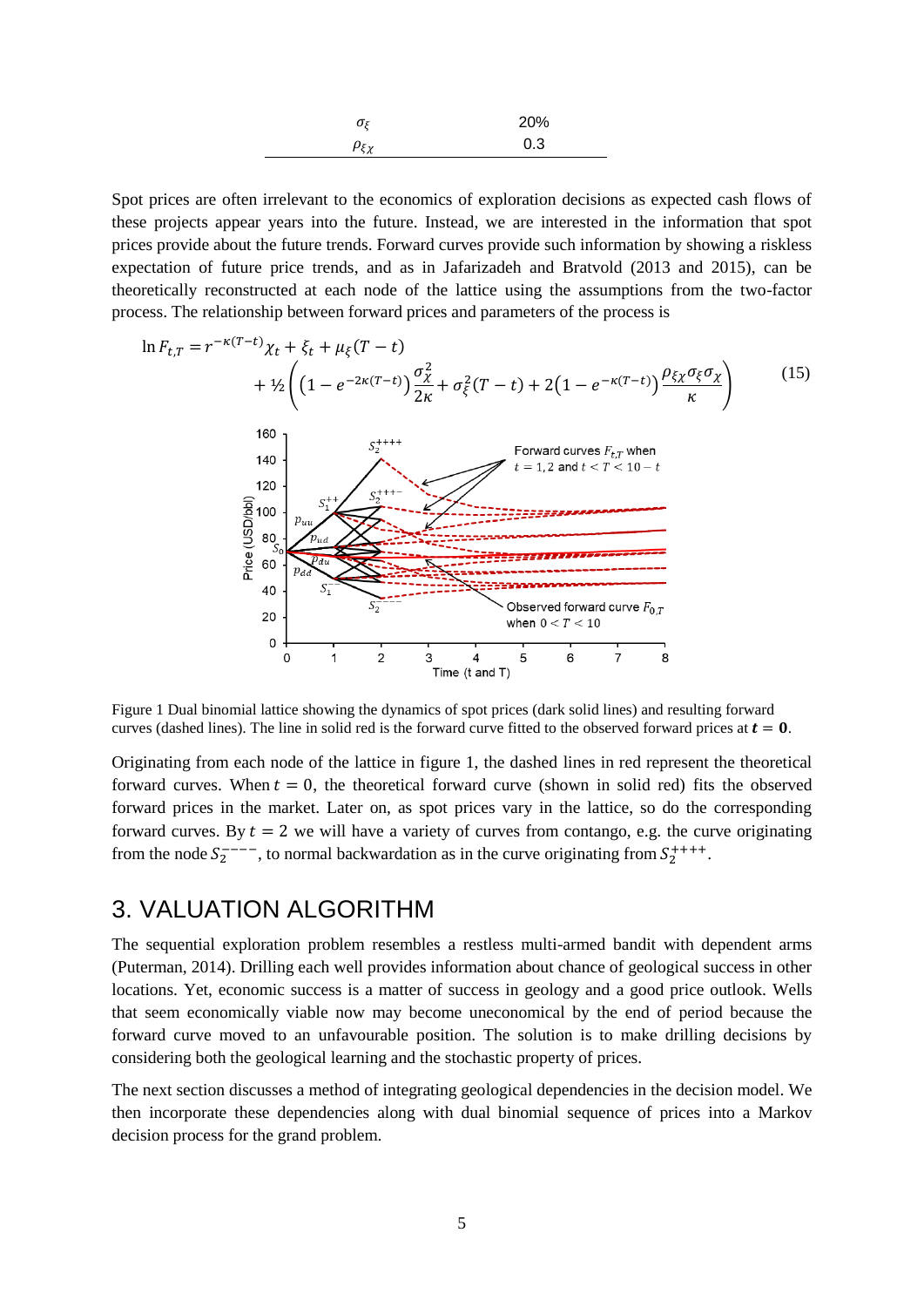#### 3.1. A Joint Probability Distribution for Geological Success

We use the Kullback-Leibler method of relative entropy, introduced by Jaynes (1968) and applied in Bickel and Smith (2006), to generate a joint probability distribution of geological outcomes. If  $w =$  $(w_1, ..., w_{10})$  is a vector of ten binary random variables for our wells (e.g.  $w_5 = 1$  represents discovery in well 5), then we would like to construct a joint probability distribution  $\pi(w)$  that reflects all the information at hand. The information-theoretic method utilizes the available information (chances of success for wells and geological correlations) and maximizes the relative entropy between  $\pi(w)$  and a reference distribution  $\pi_0(w)$  that assumes independence. The result of this optimization  $\pi^*(w)$  is a joint probability distribution that manifests the individual chances of success along with geological dependencies.

To calculate  $\pi^*(w)$  we need to solve a large optimization problem with a large set of constraints<sup>3</sup> that may not be manageable in spreadsheet solvers. Instead, Bickel and Smith (2006) offer a workaround; a simplification based on the Lagrangian dual of the problem. If the marginal chance of success for each well is  $p_i \equiv p(w_i = 1)$  and the joint pairwise probabilities are  $p_{ij} \equiv p(w_i = 1, w_i = 1)$  then the Lagrangian dual of the optimization problem is

$$
\max_{\lambda} \left( -\sum_{\mathbf{w}} \pi^*(\mathbf{w}, \lambda) + \lambda_0 + \sum_{i} \lambda_i p_i + \sum_{i,j} \lambda_{ij} p_{ij} \right) \tag{16}
$$

Where  $\lambda_0$  is the unit multiplier,  $\lambda_i$  and  $\lambda_{ij}$  are the Lagrangian multipliers associated with  $p_i$  and  $p_{ij}$ , and the vector  $\lambda$  represents all these elements. This problem has only  $1 + n + n(n - 1)/2$  variables and no constraints. For our ten-well problem, the automated Excel® Solver in VBA reaches a solution for this optimization within a few seconds.

#### 3.2. A Markov Decision Process

1

Assuming we have specified the geological probability distribution and dual-binomial price ticks, determining optimal drilling strategy may seem straightforward. As in figure 2, the decision to drill well 5 at the outset of the exploration program depends on its probability of success, the probability of price moves in the next period, and expected conditional value of drilling the remaining wells over the next nine decision periods. This decision tree, however, turns out to become unmanageably large in its complete form, with almost four quadrillion end-nodes<sup>4</sup>.

<sup>&</sup>lt;sup>3</sup> For our ten well application, there will be 1024 unknown joint probabilities  $(2^n, n = 10)$  and 56 constraints  $(1 + n + n(n - 1)/2, n = 10)$ . Bickel and Smith (2006) explain the details of Kullback-Leibler procedure and its Lagrangian dual.

<sup>&</sup>lt;sup>4</sup> In the first decision epoch, we have 10 alternative wells each with 2 geologic outcomes and 4 price moves. The next epoch has 9 wells, each with 8 outcomes. Continuing this trend we will have  $10! \times 8^{10}$  total outcomes.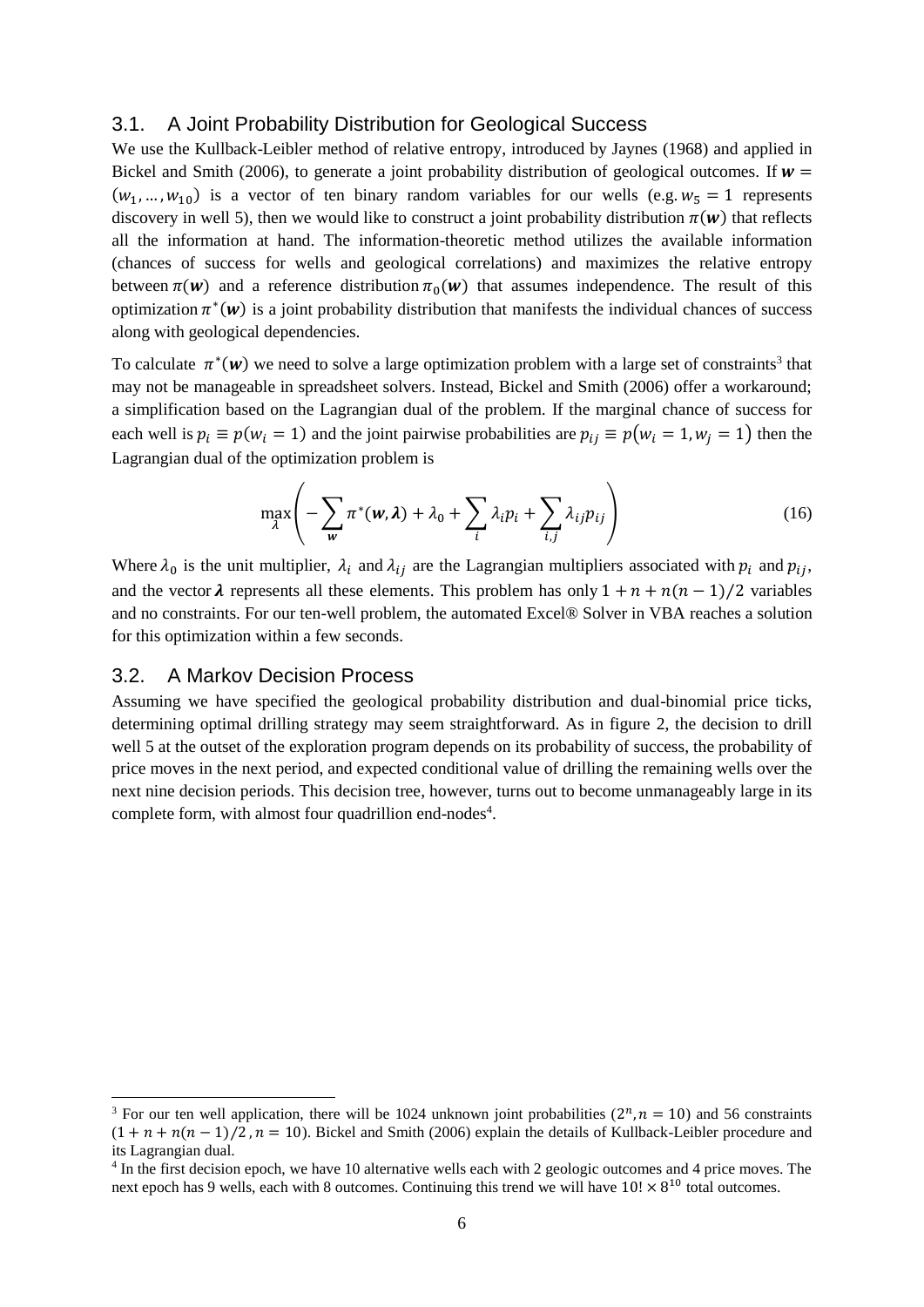

Figure 2 A partial decision tree showing the decisions and uncertainties in a sequential exploration problem

We can simplify this decision model by considering the fact that multiple end-nodes associate with identical information and future cash flows. For example, if we were successful in well 5 and then failed when we drilled well 8, the future geological probabilities are going to be the same regardless of the order in which we drilled the wells. The price at that point in time is also independent of its historical path; the forward curve we use to evaluate cash flows will only be a function of spot price. We describe the Markov decision model that draws on this recombining feature.

We use a recursive algorithm, similar to the logic of solving a decision tree, to infer the optimal drilling decisions. In the final decision epoch, all wells except for one have been drilled. The decision to drill this last well depends on its conditional probability of success given the previous outcomes as well as its expected cash flows given the four prevailing forward curves at that point. After we determined the optimal decision for the scenarios of last epoch, we move backwards and calculate the optimal action in previous epochs. The transition probabilities (the probability of moving from one state to another at each decision epoch) will be composed of conditional geological probabilities and probabilities for price ticks.

To describe the state of wells at each decision epoch, we define  $\omega = (\omega_1, ..., \omega_i, ..., \omega_{10})$ , where  $\omega_i =$ "0", "1" or "–". Here, "0" means "failure", "1" means "success", and "–" represents the case where the well has not been drilled yet. With this notation,  $\boldsymbol{\omega} = (-, 0, 1, -, ... , -)$  for example represents the state where we have drilled well 2 and 3, well 2 was a dry hole and well 3 was a success. Also, as we can only drill one well per epoch, the available eight alternatives at this state are all the wells except well 2 and 3.

The recursive algorithm selects the well that yields the highest expected value given the conditional chance of success and price levels. In fact, the algorithm looks beyond the immediate drilling results and considers the expected payoff that follows consequent to this drilling decision—we refer to this as the continuation value for price S and denote it by  $v^S(\omega)$ .

If we are in state  $\omega$  and well *i* is not drilled yet (therefore  $\omega_i = \omega$ ), the expected value for well *i*, the NPV of future cash flows given that we observe price S and drill well *i*, is denoted by  $v_i^S(\omega)$ . This value depends on the expected future value of discovery at the current price level  $(d_i^S)$ , failure  $(f_i)$ , and the continuation value at the next period's four price levels. In other words

$$
v_i^S(\boldsymbol{\omega}) = P(\boldsymbol{\omega}_i^1 | \boldsymbol{\omega}) \Big( d_i^S + \delta \Big( p_{uu} v^{S++} (\boldsymbol{\omega}_i^1) + p_{ud} v^{S+-} (\boldsymbol{\omega}_i^1) + p_{du} v^{S-+} (\boldsymbol{\omega}_i^1) + p_{dd} v^{S--} (\boldsymbol{\omega}_i^1) \Big) \Big)
$$
(17)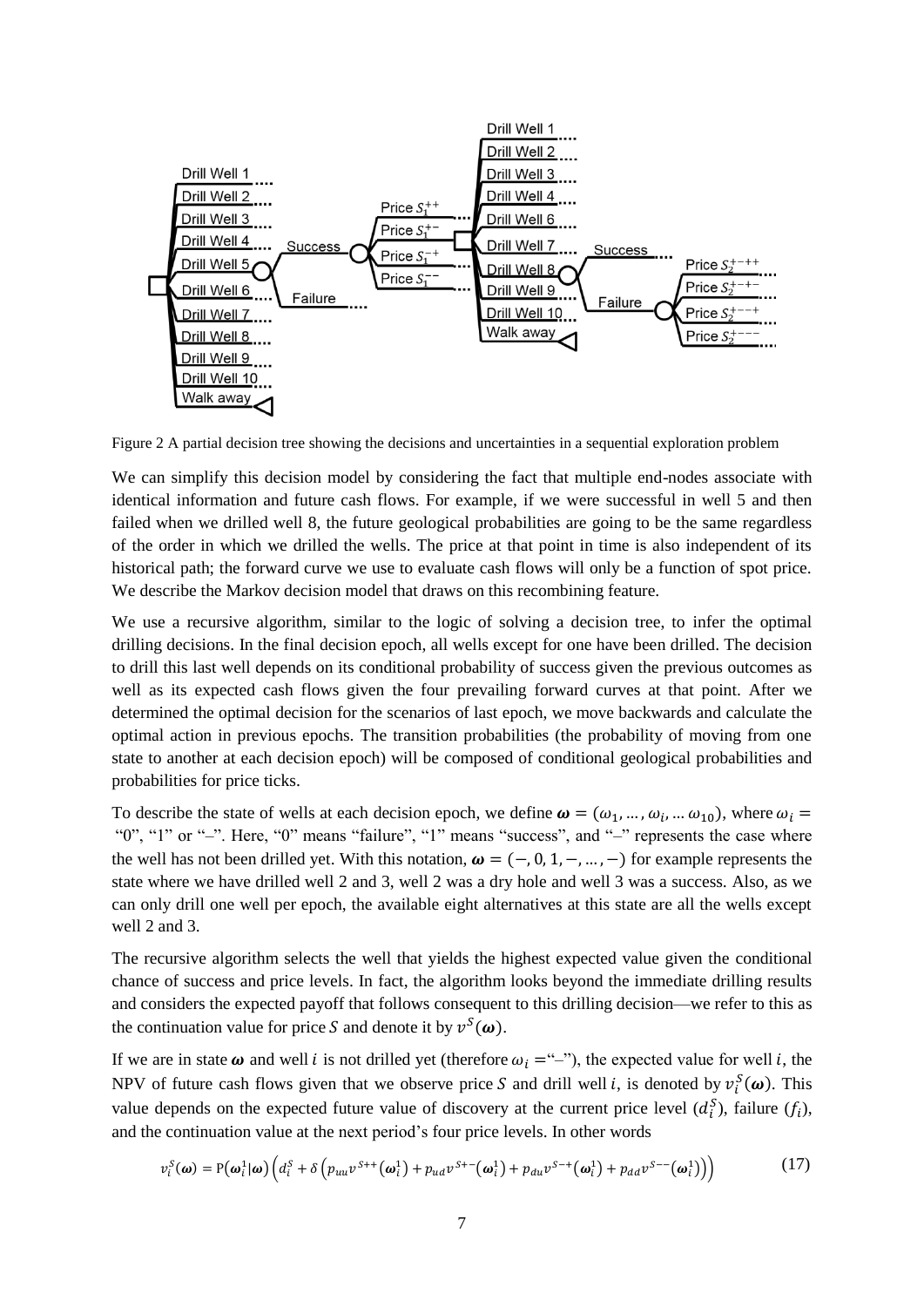$$
+P(\boldsymbol{\omega}_i^0|\boldsymbol{\omega})\Big(f_i+\delta\Big(p_{uu}v^{S++}(\boldsymbol{\omega}_i^1)+p_{ud}v^{S+-}(\boldsymbol{\omega}_i^1)+p_{du}v^{S-+}(\boldsymbol{\omega}_i^1)+p_{dd}v^{S--}(\boldsymbol{\omega}_i^1)\Big)\Big)
$$

Moreover, the continuation value for state  $\omega$  is the maximum expected value for all drilling alternatives

$$
v^{S}(\boldsymbol{\omega}) = \max_{i} \left( 0, v^{S}_{i}(\boldsymbol{\omega}) \right) \quad \text{ for all un-drilled } i \tag{18}
$$

In the above equations  $\delta = \frac{1}{(1+i)}$  $\frac{1}{(1+r)^{\Delta t}}$  is the discount factor for rate r and the length of time between decision epochs  $\Delta t$ . Also,  $\omega_i^1$  is identical to  $\omega$  except that  $w_i = 1$ , and  $\omega_i^0$  is identical to  $\omega$  except that  $w_i = 0$ . Here  $v^{S++}(\omega_i^1)$  for example refers to the optimal value of  $\omega_i^1$  if both short- and longterm factors of prices go up in the next period.

We determine the geological transition probabilities  $P(\omega_i^1|\omega)$  and  $P(\omega_i^0|\omega)$  using our knowledge of the total probability distribution  $\pi^*(w)$  calculated in the previous section. If  $P(\omega)$  is the probability of state  $\omega$ , it is calculated by summing up  $\pi^*(w)$  over all possible scenarios for the unknown events. For example if  $\omega = (-,0,1,-,-,0,0,1,1,1)$ , then

$$
P(\boldsymbol{\omega}) = \sum_{w_1, w_4, w_5} \pi(w_1, 0, 1, w_4, w_5, 0, 0, 1, 1, 1)
$$
\n(19)

Where  $w$ ,  $w_4$  and  $w_5$  range over {0, 1}. The probability of success and failure for well *i* conditional on the state  $\omega$  (The transition probabilities, where well *i* has not yet been drilled and  $\omega_i = \omega$ ) would be Prob $(\omega_i^1 | \omega)$  = Prob $(\omega_i^1)$ /Prob $(\omega)$  and Prob $(\omega_i^0 | \omega)$  = Prob $(\omega_i^0)$ /Prob $(\omega)$ , respectively.

#### 3.3. Calculating Immediate Cost and Reward

The recursive algorithm of the previous section assumes we receive the immediate reward  $d_i^S$  if drilling well *i* leads to discovery, or would have to pay the immediate cost $-f_i$  if our action leads to a dry hole. Assuming immediate realization of these values is in fact inaccurate in the context of sequential petroleum exploration as any loss or benefit (specifically benefit) will appear years into the future. For example, following discovery of oil or gas, appraisal and field development activities may take considerable time before production revenue starts. For this reason, in our formulation we use the then-expected net present value of discovery or dry hole.

Using the prevailing forward curve at the time of discovery to estimate production cash flows, and discounting the net cash flows (after deductions) to the time of discovery using a risk-free discount rate, we perform valuations in the risk-neutral paradigm. This approach to valuation, as discussed in Smith and Nau (1995) and implemented for exploration projects in Jafarizadeh (2017), conforms to the assumptions of the price process and the Markov decision model, and generates consistent valuations. Assuming  $F_{t,\tau}^{\xi_t, \chi_t}$ ,  $0 < \tau$  is the forward price with maturity  $\tau$  originating from a node of the lattice with price elements  $\xi_t$  and  $\chi_t$ ,  $q_i^{\tau}$  and  $c_i^{\tau}$  are respectively the production and cost for well i during period  $\tau$ , and  $\Delta t$  the time granularity of the problem

$$
d_i^S = \sum_{\tau=0}^n \frac{F_{t,\tau}^{\xi_t, \chi_t} q_i^{\tau} - c_i^{\tau}}{(1+r)^{\tau}}
$$
(20)

In the above equation,  $r$  is the risk-free interest rate and  $n$  is the length of project given discovery.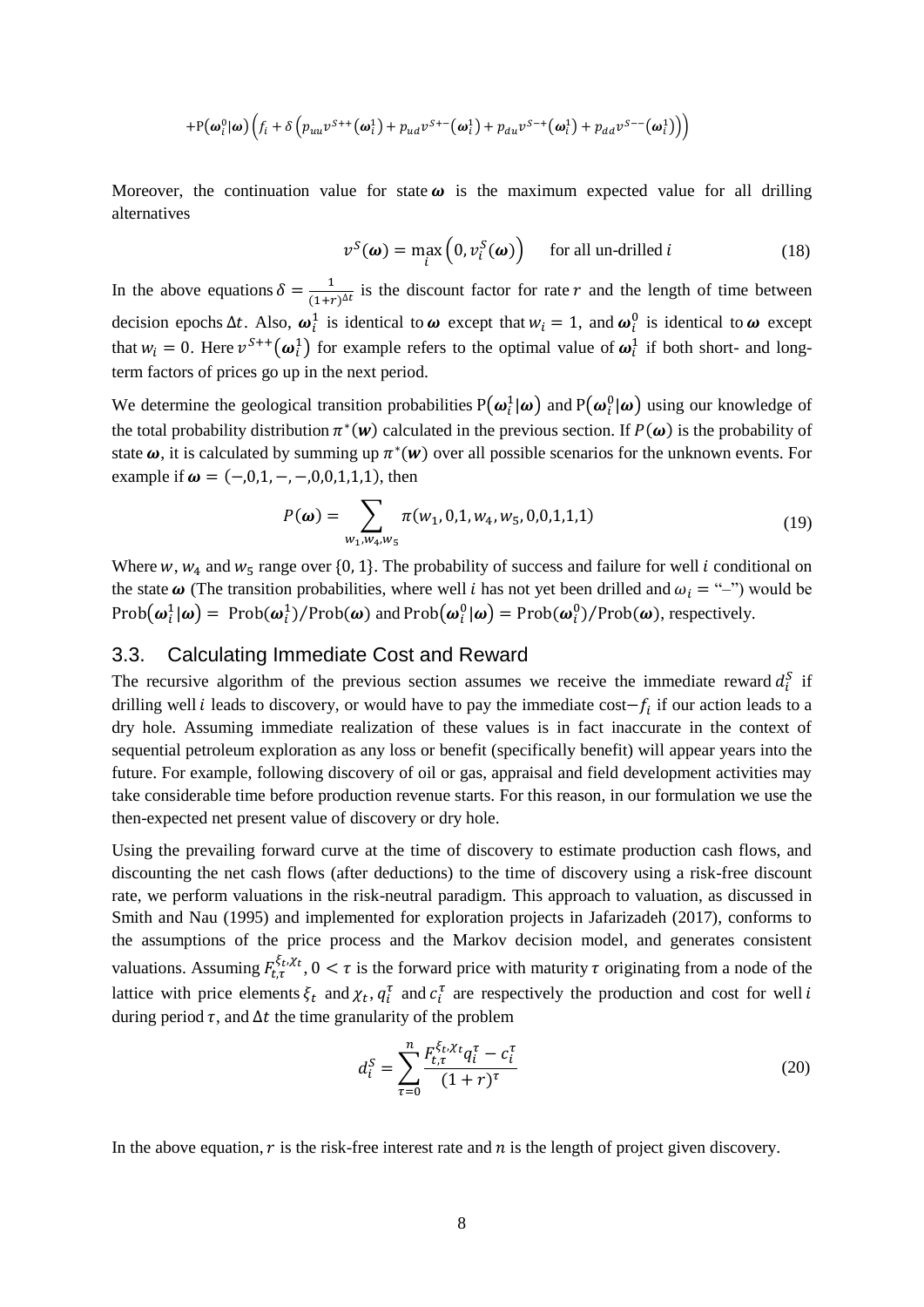# 4. APPLICATION AND RESULTS

The algorithm in section 3 is beyond manual calculations and even laborious in spreadsheets, yet it may be efficiently implemented using array programming<sup>5</sup>. Our Excel VBA program uses large threedimensional arrays to enumerate the states in the price lattice and Markov decision model. The program performs the optimization of the information-theoretic method using Excel Solver, and has built-in functions and subroutines to generate forward curves and calculate the associated net present values. Finally, the recursive algorithm processes on the elements of the arrays and generates the results. Appendix B explains the modules and their relationships in this program.

### 4.1. Implementation in Excel® VBA

The software follows the methodology we discussed in sections 2 and 3. It constructs threedimensional arrays for  $\chi_t$  and  $\xi_t$ , specifically,  $\chi(10,10,10)$  and  $\xi(10,10,10)$  where the first dimension shows the time steps, the second shows the changes in short-term factor, and the third shows the changes in long-term factor. The sum of these two arrays will reveal the log of prices for each state and each time-step. We then construct a forward curve for each element of this array and calculate  $d_i^S$  (NPV given discovery) in an array  $d_i(10,10,10)$  for each well *i*.

Similar arrays store information about joint and conditional probabilities to be used in the Kullback-Leibler optimization procedure. In the end, after enumerating states, the recursive algorithm culminates in processing an array of  $V(59049,10,10)$  to store  $v<sup>S</sup>(\omega)$  and similar sized arrays to store  $v_i^S(\omega)$  for each state of each well. The first dimension of these arrays shows the total number of scenarios for ten wells when each can take three states " $0$ ", "1" or "-", a total of  $3^{10}$  scenarios. The second and third dimensions show the variations in value due to variations in short- and long-term factors of prices. Applying the recursive algorithm on these arrays takes the bulk of processing time; a ten-well example takes approximately three to five minutes of CPU time to evaluate. Appendix B provides more details on the structure of this software.

A feature of this modularized program is its applicability and versatility. This open source code is composed of general modules; each accomplish a specific task and can effectively operate in other contexts. To show how this works, we organized the modules, with minimal programming effort, into sensitivity analysis subroutines. The next section shows how the program solves a complex exploration and how these subroutines can produce useful decision insights.

#### 4.2 Example

-

We return to our arctic-circle exploration problem; a large, multi-prospect play with subsurface dependencies that requires a long time span to explore. The management believes that, with available resources, drilling a well and then analysis and interpretation of results will take at least a year. Assuming all wells require the same amount of resources, a complete exploration of this region would perhaps take a decade. In the meantime, dramatic variations in prices could sway the optimal policy. Hence, although at prevailing price projections the prospects are marginally uneconomical, the decision makers are interested in the expected value that an aggregate optimal exploration policy would bring about.

<sup>5</sup> Although this application seems ideal for array programming languages, it is arguably not the ideal choice for users in academia and industry. For example, MATLAB® implementations of valuation algorithms (e.g. exploration waiting option in Jafarizadeh and Bratvold, 2015) are hampered by prohibitively high software license fees and scarce availability of programming skills. Yet Microsoft Excel is perhaps the platform of choice for small and medium scale analysis tasks in industry and dissemination of an open-source VBA application may be more beneficial.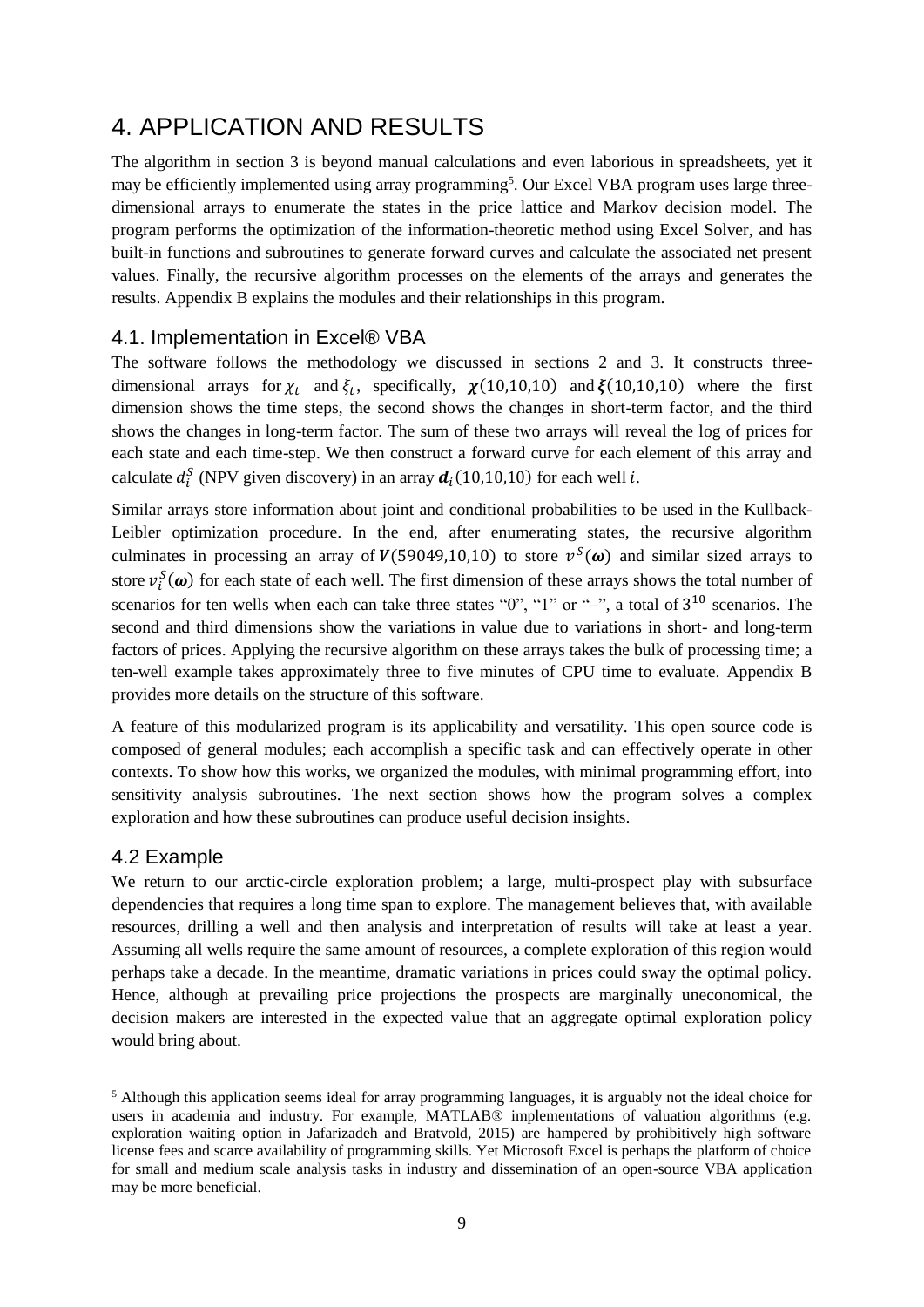Applying our valuation algorithm along with the assumptions about price process and geological correlations (with more details in Appendix A) reveals that the optimal sequential exploration of this region would have a significant positive expected value. In other words, while each prospect was not economically viable in isolation, a sequential drilling that considers both prices and geological learning would become a sound investment. Considering the value of information and price option makes all the difference.

Figure 3 shows the valuation in three different versions; first, ignoring geological dependencies and variability of prices leads to the value of zero. Next, we assume prices vary. When prices follow a two-factor process, the expected value of the exploration play becomes positive. Finally, we include geological dependencies and notice another increase in valuation.



Figure 3 Expected value of sequential exploration. Although values are not additive, in this example geological dependencies and variability of oil prices almost equally drove the total value

Using the sensitivity analysis subroutine, we can take our valuation further by showing how key factors affect the value of sequential exploration. The univariate sensitivity analyses in figure 4 reveal that, for example, everything else unchanged, higher discount rates result in significantly reduced expected values.



Figure 4 One-way sensitivity analysis graphs

For correlated inputs, perhaps multi-way sensitivities are more insightful. In a two-way analysis of price volatility (figure 5), we notice that value is much more sensitive to  $\sigma_{\xi}$ , the volatility in the longterm factor. This is perhaps because of the long-term nature of investing in sequential exploration. With one-year intervals between drilling, the campaign takes almost ten years to conclude. Furthermore, production revenue of any discovery will take years to materialize.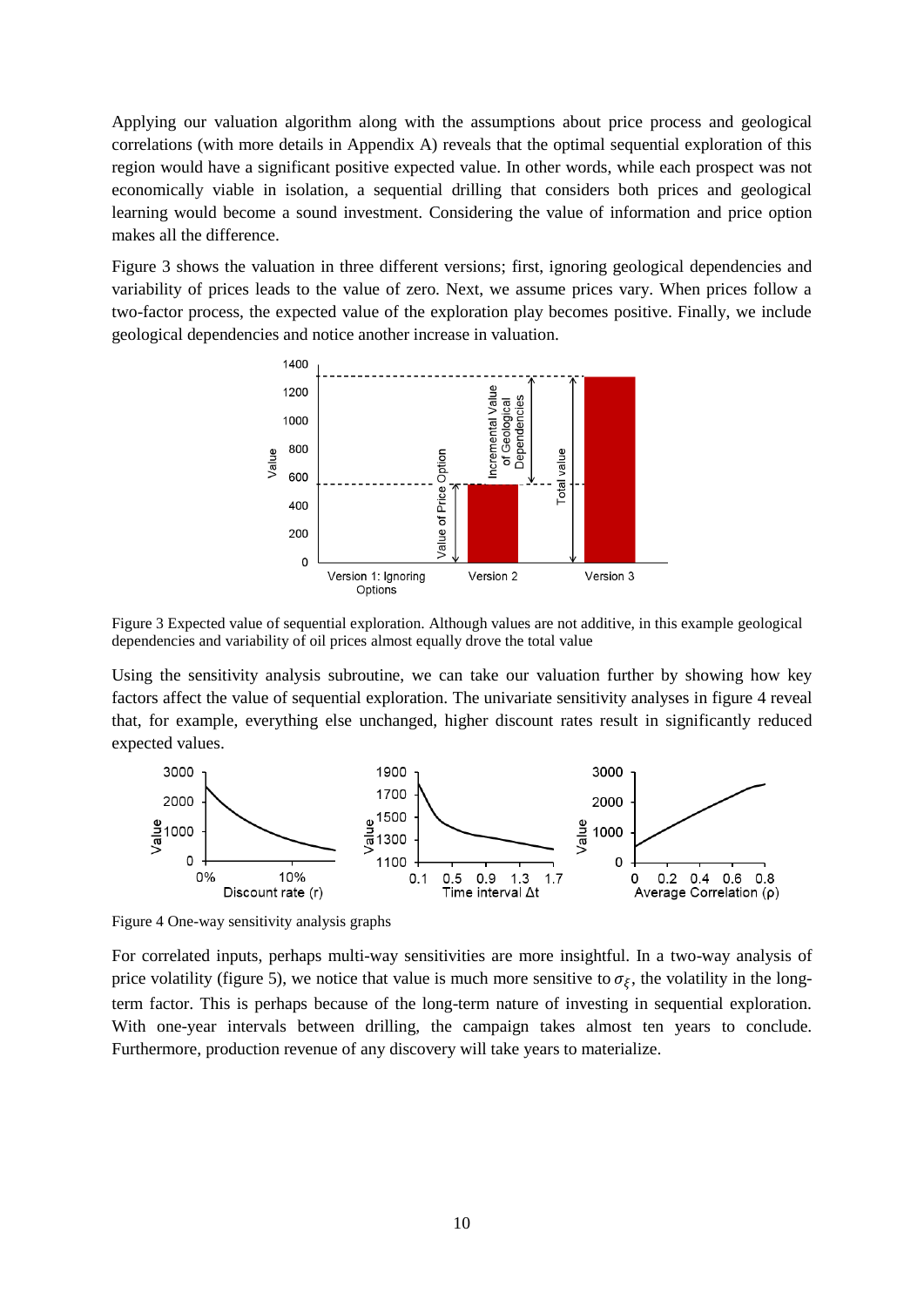

Figure 5 Sensitivity analysis of value with respect to volatility in long- and short-term price factors

In a more comprehensive analysis, we can even gain insight on the interlinked nature of price options and geological learning. Effectively a large number of parameters influence the expected value: these include individual project parameters, development solution given discovery, the price process and shape of the forward curves, and the configuration of prospect and their pairwise correlation. While evaluating the effect of such large variable set is prohibitive, we could still identify key elements and examine their effect.

In general, we expect higher price volatility and stronger geologic correlations to generate higher values. So what is the minimum volatility that makes a group of exploration targets (with a common correlation,  $\rho$ ) valuable? In other words, we are looking for break-even volatility given various levels of common correlation. We can run the valuation algorithm for this group of targets and vary the price volatilities  $\sigma_{\chi}$  and  $\sigma_{\xi}$  (while keeping all other parameters fixed) until we reach  $v^{S_0}(\omega) = 0$ . This would be the minimum  $\sigma_{\chi}$  or  $\sigma_{\xi}$  to have a positive value for sequential exploration. A simple goalseeking routine expedites the process. Figure 6 shows combinations of break-even volatility and common geologic correlation at specific spot price scenarios.



Figure 6 Sensitivity analysis of value with respect to price and average geological correlation; each contour line represents combinations of  $\sigma_{\xi}$  and  $\rho$  (solid lines) or  $\sigma_{\chi}$  and  $\rho$  (dashed lines) that make  $v^{S_0}(\omega) = 0$  at a specific spot price.

In addition to a value estimate, we can also determine the starting well in this optimal sequence of decisions. Because in this valuation, the interactions between geological learning and stochastic prices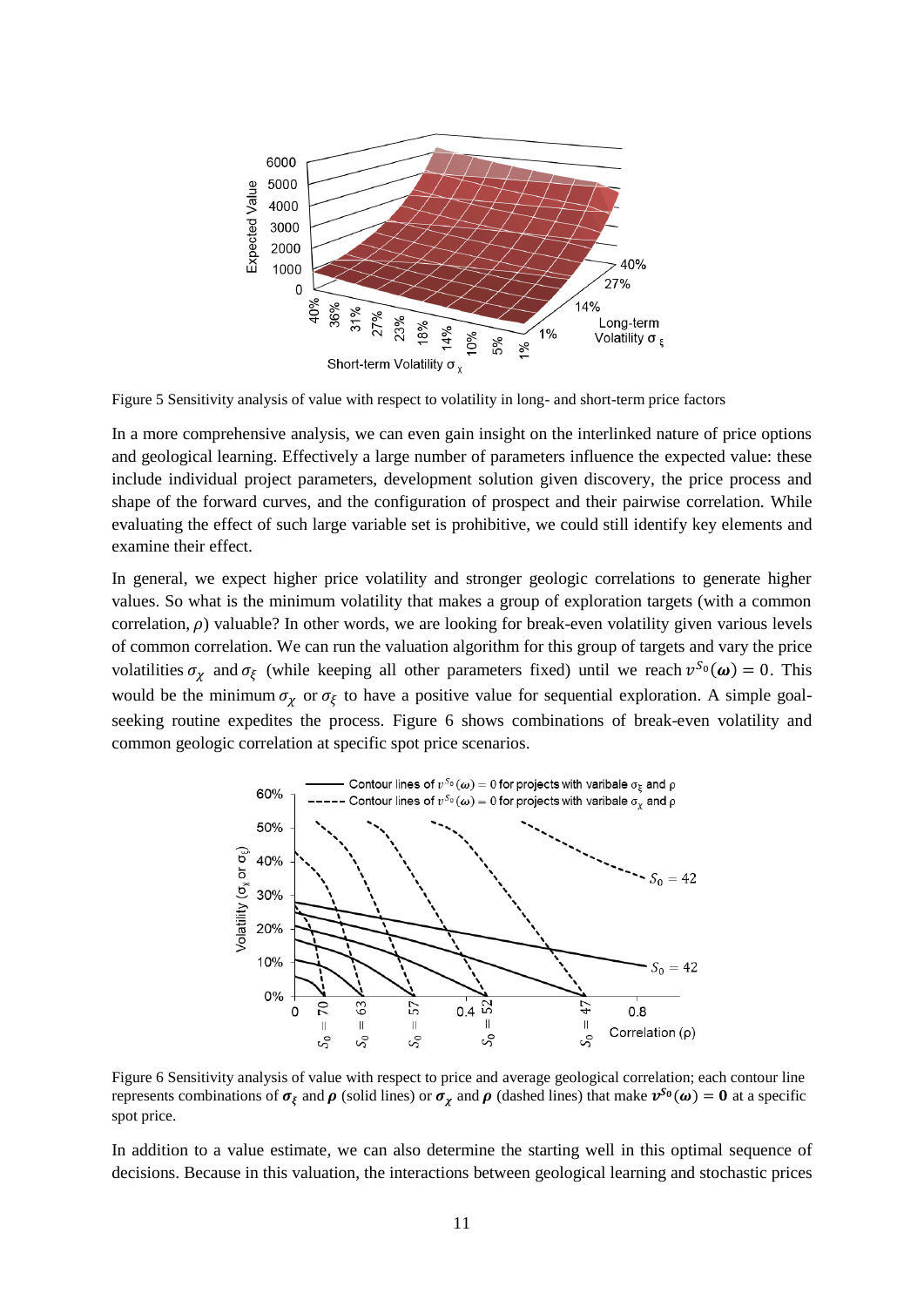are intricate, a complete strategy map would neither be feasible nor beneficial for decision makers. However, running the software at any point in time and learning about the next well in the optimal strategy would be enough to make value-maximizing decisions.

## 5. CONCLUSIONS

This paper provides an algorithmic solution to the Markov decision process of sequential exploration. We combine the simplicity of binomial lattices with the power of recursive solutions and implement our method in an effective computer application. Furthermore, we solve a problem of sequential exploration consisting of ten wells and show how sensitivity analyses can provide deeper insights into exploration decisions. We integrate all the modelling tools in a single package but note that each can also work independently; for example, the subroutine for binomial lattice is also suitable for valuation of commodity options, the embedded functions for forward curve work elsewhere within the spreadsheet, and the recursion subroutine can be adopted in other restless bandit problems.

Our valuation model is not limited to applications in the oil and gas industry. Comparable problems, for example developing drugs from common compounds in the pharmaceutical industry or sequential R&D projects, have similar characteristics. In these problems, once the relationship between value of a project and market uncertainties are understood, the applications of the model is effortless.

Finally, we note an extension of the problem that can readily use this evaluation framework. In some contexts, individual discoveries may be too small to justify a development solution. Success in two or more wells could be bundled in a project that uses common production and export facilities to drain this cluster of discoveries. We can adjust the rewards for our Markov decision process and handle these functional synergies. The modifications of the code should also be straightforward.

The Excel® VBA software is available at the following link

[https://www.dropbox.com/s/mrtr5tkl7ow2khr/Sequential\\_Exploration%202.1.xlsm?dl=0](https://www.dropbox.com/s/mrtr5tkl7ow2khr/Sequential_Exploration%202.1.xlsm?dl=0)

# REFERENCES

Bickel, J. E., & Smith, J. E. (2006). Optimal sequential exploration: A binary learning model. *Decision Analysis*, *3*(1), 16-32.

Bickel, J. E., Smith, J. E., & Meyer, J. L. (2008). Modeling dependence among geologic risks in sequential exploration decisions. *SPE Reservoir Evaluation & Engineering*, *11*(02), 352-361.

Brown, D. B., & Smith, J. E. (2013). Optimal sequential exploration: Bandits, clairvoyants, and wildcats. *Operations research*, *61*(3), 644-665.

Cortazar, G., & Schwartz, E. S. (1994). The valuation of commodity contingent claims. *Journal of Derivatives*, *1*(4), 27-39.

Cox, J. C., Ross, S. A., & Rubinstein, M. (1979). Option pricing: A simplified approach. *Journal of financial Economics*, *7*(3), 229-263.

Dixit, A. K., Dixit, R. K., Pindyck, R. S., & Pindyck, R. (1994). *Investment under uncertainty*. Princeton university press.

Hahn, W. J., & Dyer, J. S. (2008). Discrete time modeling of mean-reverting stochastic processes for real option valuation. *European journal of operational research*, *184*(2), 534-548.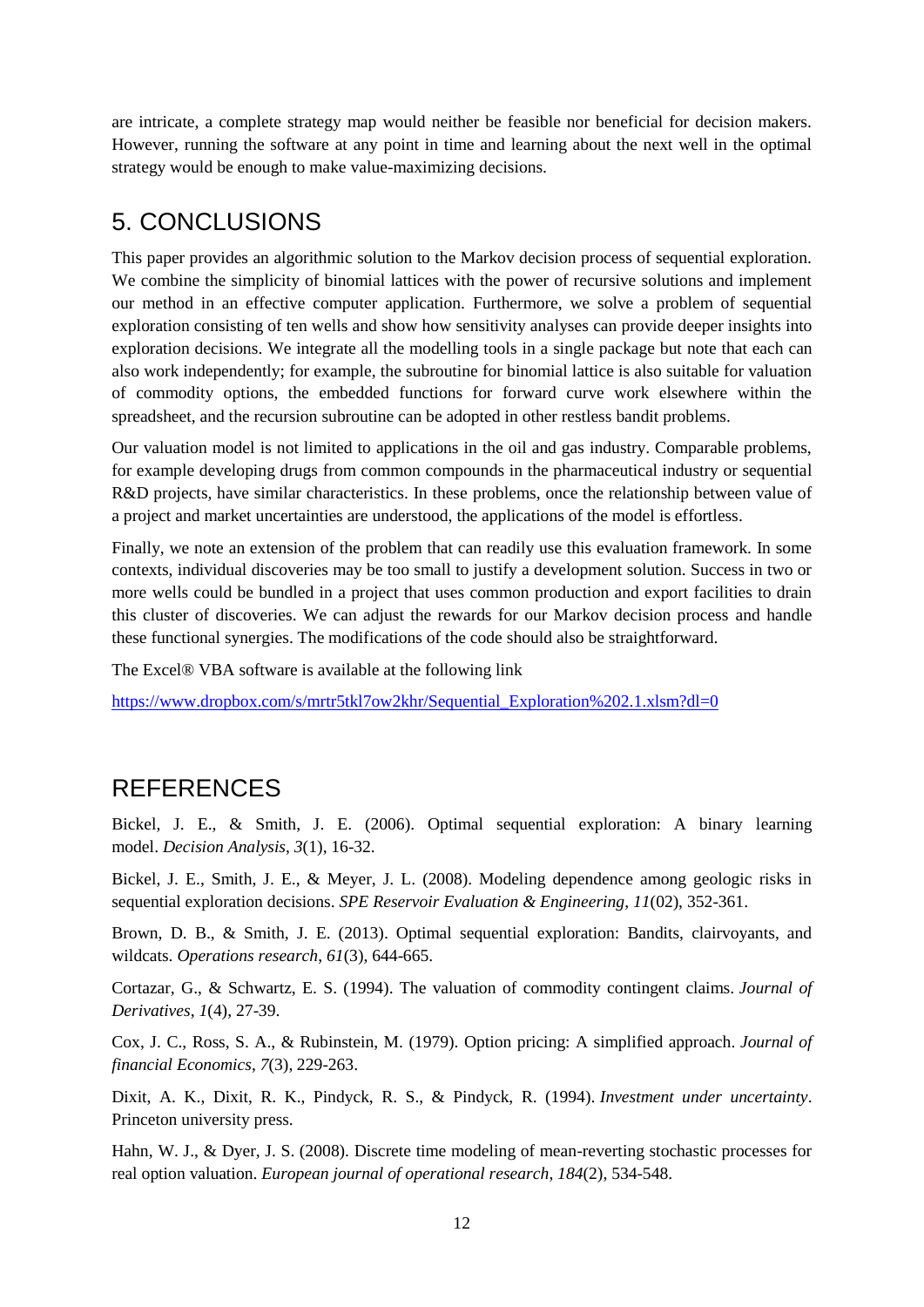Hahn, W. J., & Dyer, J. S. (2011). A discrete time approach for modeling two-factor mean-reverting stochastic processes. *Decision Analysis*, *8*(3), 220-232.

Hull, J., & White A. (1994). Numerical procedures for implementing term structure models II: Twofactor models. *Journal of Derivatives*, *2*(2), 37-48.

Jafarizadeh, B., & Bratvold, R. (2012). Two-factor oil-price model and real option valuation: an example of oilfield abandonment. *SPE Economics & Management*, *4*(03), 158-170.

Jafarizadeh, B., & Bratvold, R. B. (2015). Oil and gas exploration valuation and the value of waiting. *The Engineering Economist*, *60*(4), 245-262.

Jaynes, E. T. (1968). Prior probabilities. *IEEE Transactions on systems science and cybernetics*, *4*(3), 227-241.

Laughton, D. G., & Jacoby, H. D. (1993). Reversion, timing options, and long-term decisionmaking. *Financial Management*, 225-240.

Martinelli, G., Eidsvik, J., & Hauge, R. (2013). Dynamic decision making for graphical models applied to oil exploration. *European Journal of Operational Research*, *230*(3), 688-702.

Nelson, D. B., & Ramaswamy, K. (1990). Simple binomial processes as diffusion approximations in financial models. *The review of financial studies*, *3*(3), 393-430.

Puterman, M. L. (2014). *Markov decision processes: discrete stochastic dynamic programming*. John Wiley & Sons.

Schwartz, E. S. (1997). The stochastic behavior of commodity prices: Implications for valuation and hedging. *The journal of finance*, *52*(3), 923-973.

Schwartz, E., & Smith, J. E. (2000). Short-term variations and long-term dynamics in commodity prices. *Management Science*, *46*(7), 893-911.

Tseng, C. L., & Lin, K. Y. (2007). A framework using two-factor price lattices for generation asset valuation. *Operations Research*, *55*(2), 234-251.

### APPENDIX A: PETROLEUM EXPLORATION VALUATION

This appendix provides more details on the example of sequential exploration. Assume we have identified ten exploration prospects in a frontier region. Each well could be a "discovery" or "dry hole" and its outcome will likely affect the probabilities in other prospects. The value of a well given "dry hole" is the present value of its drilling cost, while value given "discovery" is the net present value of all its costs and expected production revenue. Table 2 shows the information about each well at current price levels

|        | Chance of<br><b>Success</b> | Value given<br>"Success" | Value given<br>"drv" | Expected<br>Value |
|--------|-----------------------------|--------------------------|----------------------|-------------------|
| Well 1 | 0.25                        | 859                      | $-300$               | - 10              |
| Well 2 | 0.2                         | 1596                     | $-400$               | - 1               |
| Well 3 | 0.25                        | 752                      | $-300$               | - 37              |
| Well 4 | 0.3                         | 795                      | - 350                | - 6               |
| Well 5 | 0.2                         | 1585                     | $-400$               | - 3               |
| Well 6 | 0.15                        | 2065                     | - 400                | - 30              |

Table 2 information about exploration wells in the example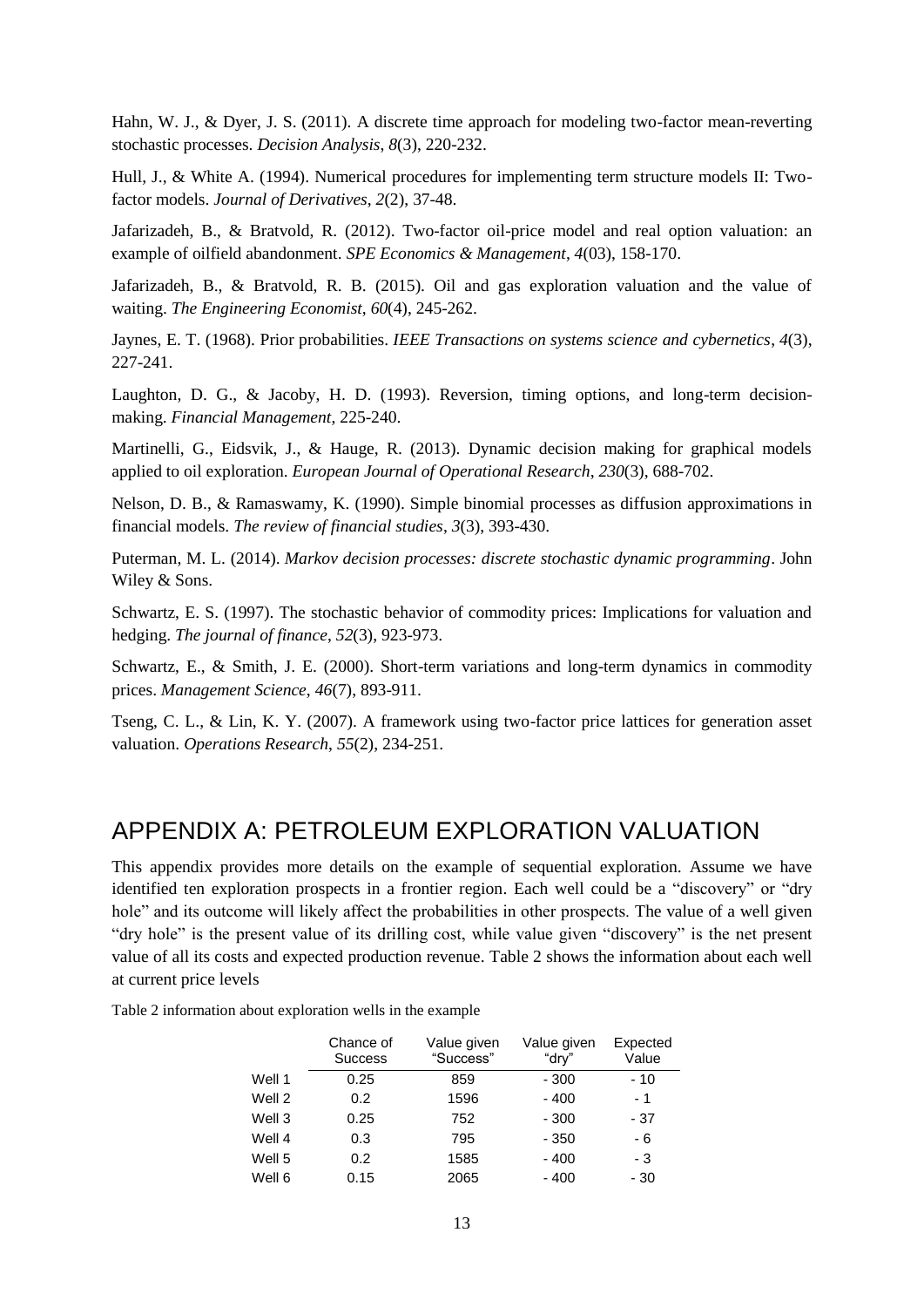| Well 7  | 0.3  | 882 | - 400 | - 15 |
|---------|------|-----|-------|------|
| Well 8  | 0.25 | 882 | - 350 | - 42 |
| Well 9  | 0.3  | 834 | - 400 | - 30 |
| Well 10 | 0.33 | 749 | - 400 | - 21 |

These wells are not attractive in isolation. Their negative expected value shows that with current level of information, they will not create value. However, geologists in the company believe the wells are geologically dependent according to table 3

Table 3 Geological correlations

| Wells $\downarrow \rightarrow$ | 1 | 2   | 3   | 4   | 5   | 6   | 7   | 8   | 9   | 10  |
|--------------------------------|---|-----|-----|-----|-----|-----|-----|-----|-----|-----|
|                                | 1 | 0.1 | 0.2 | 0.1 | 0.2 | 0.2 | 0.1 | 0.2 | 0.2 | 0.2 |
| 2                              |   | 1   | 0.2 | 0.3 | 0.4 | 0.3 | 0.3 | 0.4 | 0.3 | 0.3 |
| 3                              |   |     | 1   | 0.1 | 0.2 | 0.1 | 0.1 | 0.2 | 0.4 | 0.4 |
| 4                              |   |     |     | 1   | 0.1 | 0.2 | 0.1 | 0.2 | 0.2 | 0.2 |
| 5                              |   |     |     |     | 1   | 0.1 | 0.3 | 0.4 | 0.3 | 0.3 |
| 6                              |   |     |     |     |     | 1   | 0.1 | 0.2 | 0.1 | 0.1 |
| 7                              |   |     |     |     |     |     | 1   | 0.2 | 0.1 | 0.1 |
| 8                              |   |     |     |     |     |     |     | 1   | 0.2 | 0.2 |
| 9                              |   |     |     |     |     |     |     |     | 1   | 0.3 |
| 10                             |   |     |     |     |     |     |     |     |     | 1   |

### APPENDIX B: SOFTWARE DETAILS

This section describes the operation of the Excel® VBA functions and subroutine. In brief, the software collects data from the spreadsheet and performs the Kullback-Leibler procedure on probabilities and correlations. It then constructs the double-binomial lattices for prices and outcomes, and finally, carries out the recursive algorithm. The result of these tasks is the value of group of prospects under the optimal exploration strategy.

As discussed before, the generalized modules in the program each perform a specific task and then pass the necessary arguments to the next units. This open-source structure allows users to manipulate and construct other special-purpose programs such as the sensitivity analysis subroutine we discussed in section 4. This appendix expands on this modular structure and provides further details on the specific functions and subroutines.

The program is composed of two main subroutines, "DP Main" and "KL Main", that act like control centres; they have module-level variables that pass to other subroutines to perform tasks. In the first stage, "KL Main" calls a subroutine that collects the input data from the spreadsheet. All the data is stored in arrays and then passed to the subroutine that performs the Kullback-Leibler optimization using Excel's Solver. The result is the joint probability distribution that is given to "DP Main" subroutine that solves the Markov decision process using our recursive algorithm. In fact, this second stage in the program calls subroutines that generate price lattice and the scenario probabilities, and passes these results to a subroutine called "DP Recursion" that performs the recursive valuation algorithm. The result of this process is the value of the optimal sequential strategy.